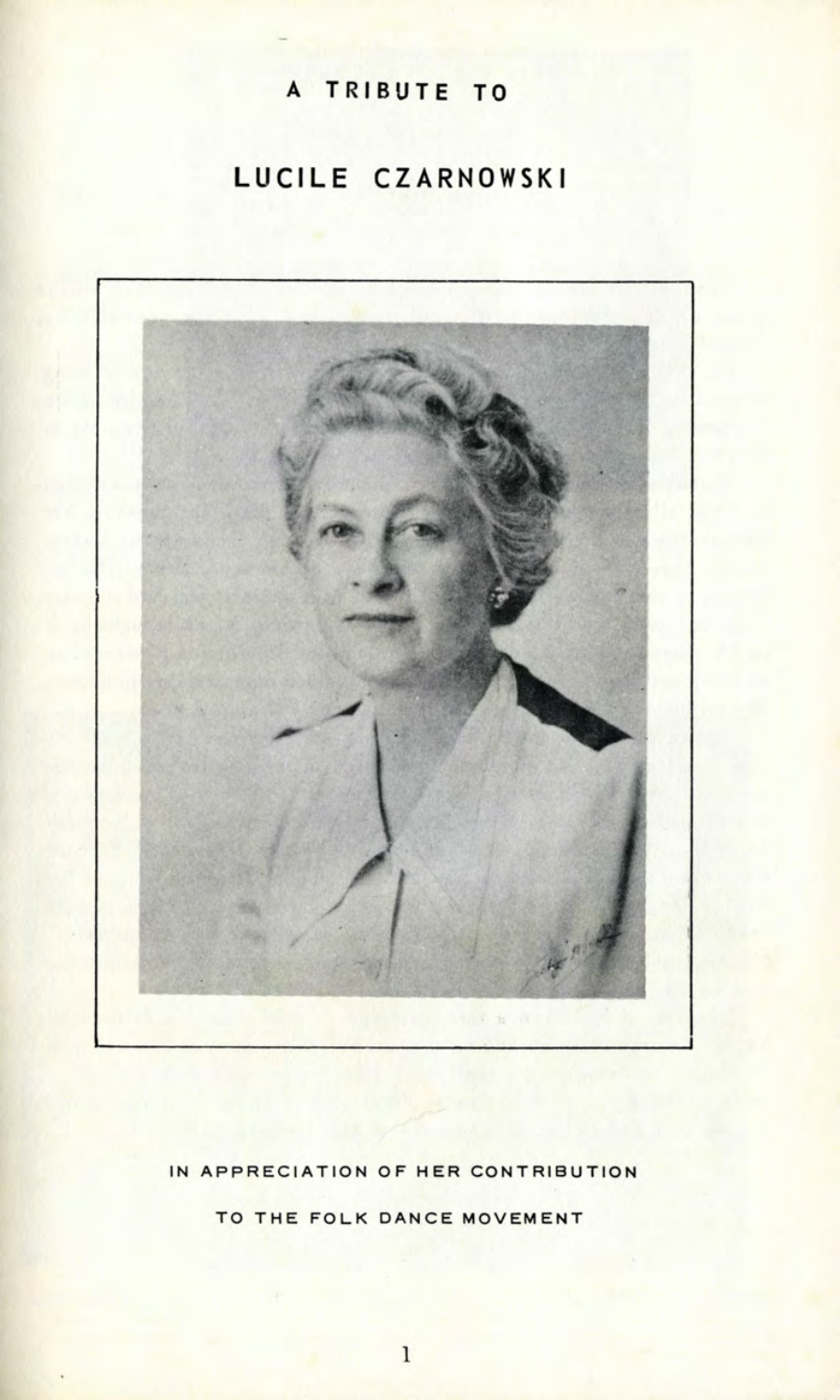## LUCILE CZARNOWSKI

By - LAWTON HARRIS



Whenever we mention the name of Lucile Czarnowski, someone always remarks, " a gracious lady", and that is just what we wish to echo, "Lucile, the gracious Lady of Folk Dancing".

On this, the time of her retirement from her long service training leaders in the dance movement, while associated with the faculty of the University of California, we pause to remember and pay our respects to this fine lady of many accomplishments.

Probably, no one has set higher standards for performance and authenticity in all of the areas of dance. However, we know her best for her contributions in the Folk Dance field. Her work in Scandinavian Dance brought her a royal citation from the King of Sweden. Her stellar research in the dances of early California is a literary gem and a major contribution to the history of our state. Likewise, it has brought back to life many delightful old dances. In addition, Lucile has pioneered in building our dance repertoire, with Institutes and other training programs. She introduced the Old Jime Ballroom dances of England to us.

Lucile has served the Federation well — first as one of its founders and eventually as its President. We will always be indebted for her work in research — formation of the committee, write ups of hundreds of dances and the development of the system of dance notation — the most fool—proof yet devised. She found time to teach in Institutes, Summer Camps and similar programs. She has been a most valued member of the Folk - Dance Camp in Stockton. Her wide knowledge of dance and its leaders has helped to produce an unending stream of usable materials. She deserves the credit for bringing us many fine leaders, including the late Lloyd Shaw.

"Lucile, it has been a rare privilege to work with you,,We thank you humbly for what you are and what you have done and look forward with confident expectation to many more fine experiences with you. You have raised a fine crop of new leaders to carry on much of your work, but we still look to you for counsel and friendly guidance".

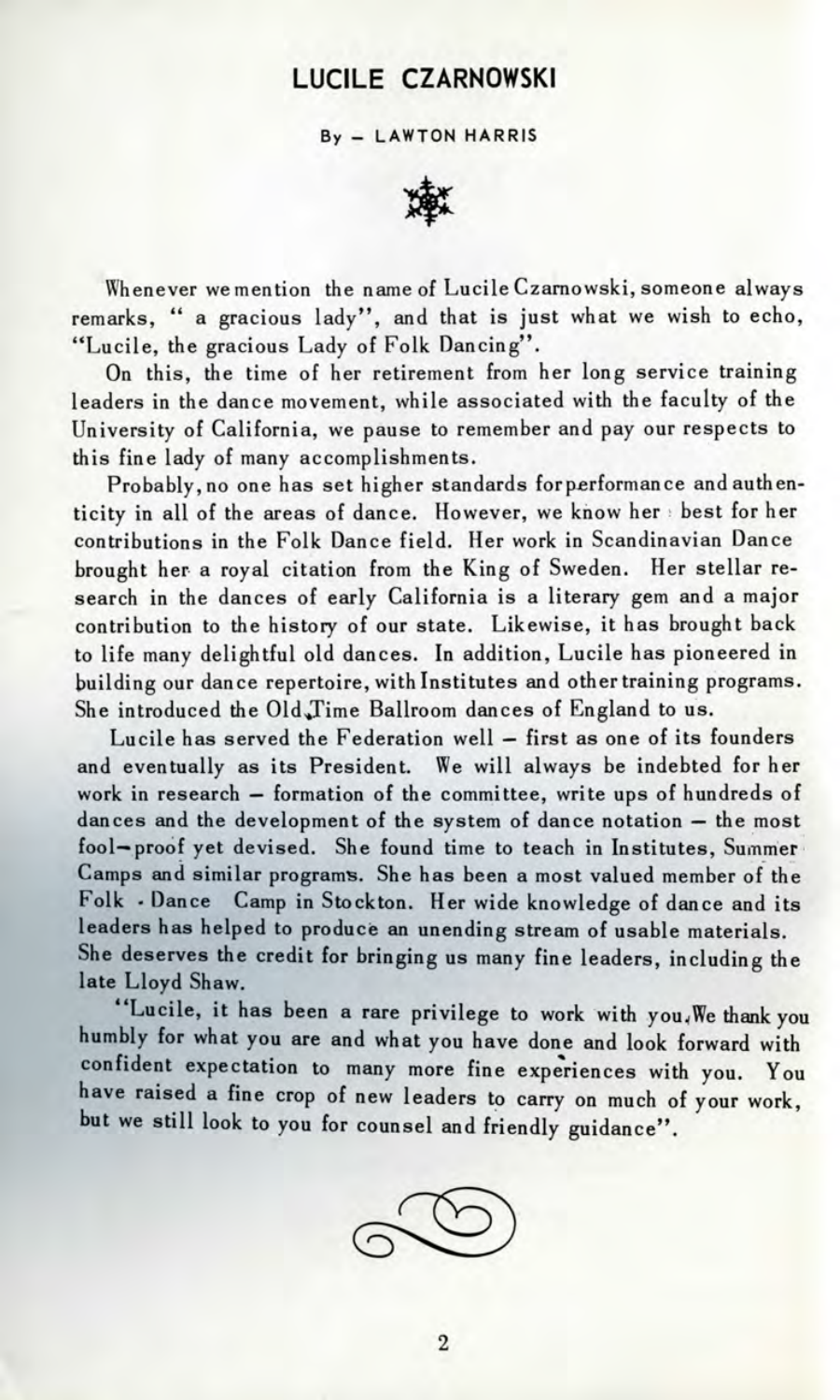Lucile Czarnowski and Mildred **Buhler** 



*Photo: A.C. Smith*



LAWTON HARRIS, LUCILE CZARNOWSKI, SALLY HARRIS Photo Ace Smith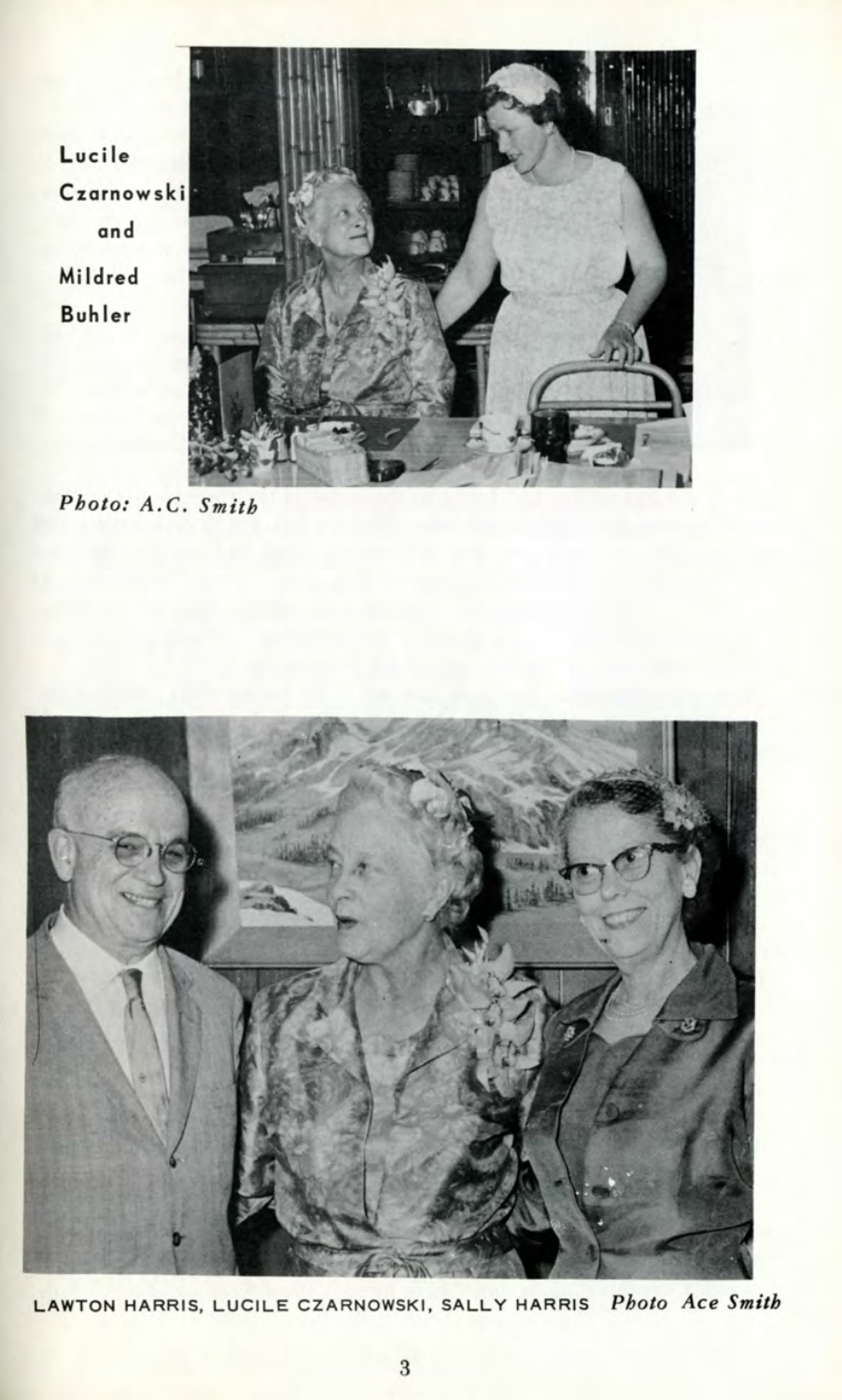

## **CONGRATULATIONS! LUCILE CZARNOWSKI**

**By . . Caryl Cuddeback**



Step, cross, step, side, touch, hold, two, three — directions such as these are clearly heard above the exuberence of youthful dancers in Hearst Gymnasium, University of California. The U. C.

Folk and Square Dance Club is in the midst of their weekly dance fest. From this group have graduated many life long folk dance enthusiasts and teachers. The gracious lady with the musical laugh and the friendly manner responsible for the development of this group is our *"First Lady of the Dance",* Lucile Czarnowski. Lucile has started many of us in the absorbing field of dance as a result of participating in her dance group or in her professional college classes at the University.

It is with admiration and love that all of us congratulate Lucile upon her retirement into a life that includes travel — following her lively curiosity into interesting crooks and crannies —writing, and just plain fun.

Probably not all of the readers of *Let's Dance* know all of the facets of Lucile's contributions to her profession but chances are most readers have felt her influence directly or indirectly. Lucile has spent most of her professional life teaching at the University of California. She developed a dance program there that includes modern dance, folk dance, dance theory and history. From her studies and travels in the United States and abroad, she brought to her classes the best of her findings in modern and folk dance activities.

As a leader in dance in education, she was Southwest District Dance Chairman and National Dance Chairman, American Association of Health, Physical Education, and Recreation. Also during these years, in recognition of her paper entitled *"Dance and Its Place In Physical Education",* that she read at the Lingiad and World Congress of Physical Education, Stockholm, Sweden, she received the Lingiad Gold Medal and Diploma from the King of Sweden.

From the folk dancer's point of view, Lucile's active participation in the formation and development of the Folk Dance Federation of California probably is of greatest significance. She was Chairman for five years of Research Committee, producing'"Fo/& *Dances From Near and Far",* Vol-

 $\overline{4}$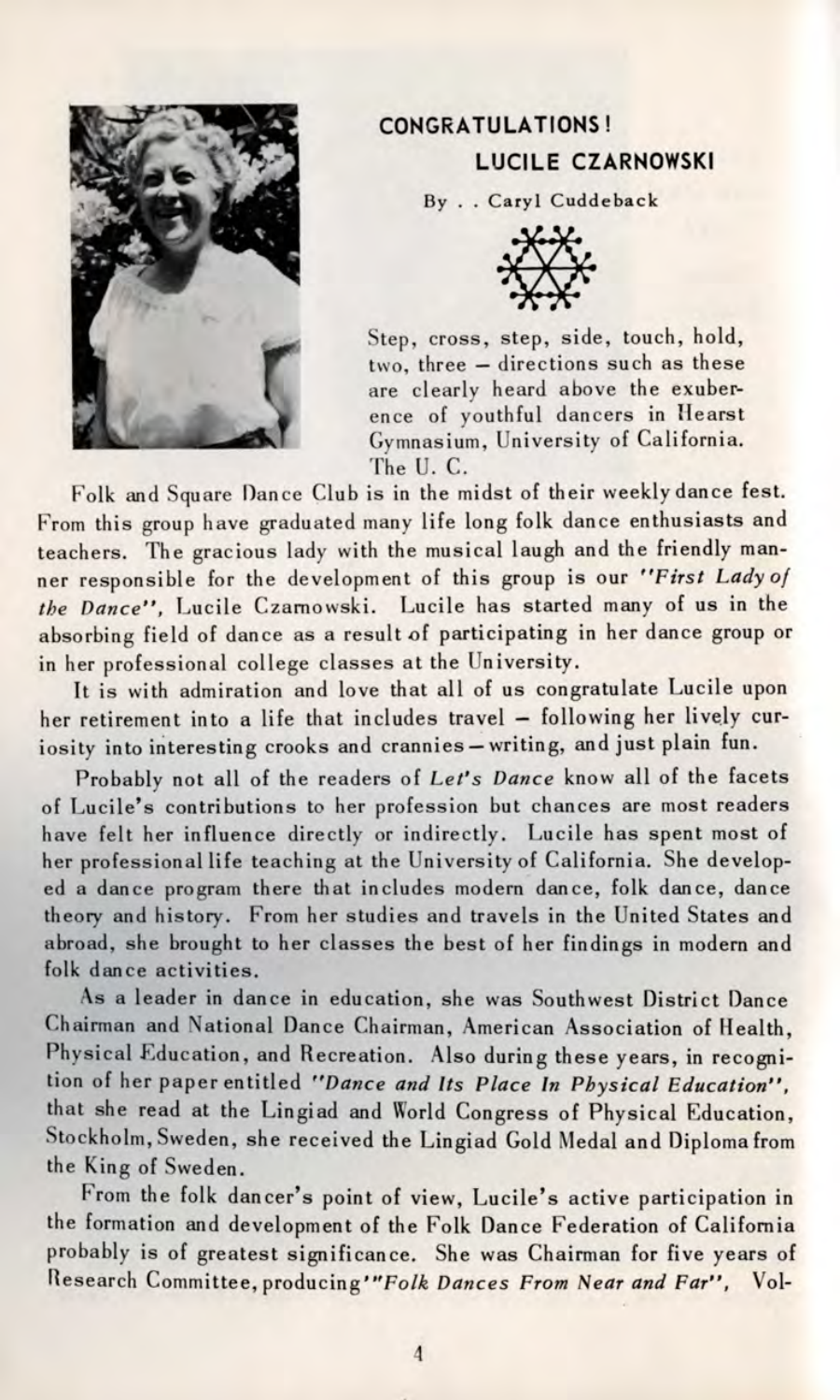umes I-IV and was the fourth president of the Polk Dance Federation.

Teachers have found a rich source of dance material and folk dance lore in her book, *Dances of Early California.* This book was developed as a result of travel and research during a sabbatical leave. Also she collaborated with Jack McKay to write the instructive little book, *How To Teach Folk And Square Dance.* These books will give pleasure and instruction to folk dancers for many years.

As a faculty member of the Stockton Folk Dance Camp, as well as at innumerable institutes and workshops, Lucile has introduced many dances for our enjoyment. A list of these would be quite extensive. Among the list folk dancers would find Old English ballroom dances such as Imperial Waltz, Tango Waltz, Royal Empress Tango, Marine Four Step; some of the Ukranian dances - Katerina, Trezeciak, Metelycia; and the lovely La Contradanza from Monterey so popular now with many dancing groups.

Lucile has helped to set the fine dance standards so evident in the West. She has taught that folk dance should be performed with an understanding of the country of its origin. The posture, the tempo, the style of each nationality must be respected by dancers and be a part of the teaching of the dance. Lucile has enriched our folk dance by showing us that folk dances are not step routines but are reflections of the people with each dance having a form and unity inherent in its time tested choreography.

Thank you Lucile for giving of yourself, your enthusiasm, your energies, and considerable knowledge. Your graciousness and thoughtful ness has left an indelible mark upon folk dance in California, a mark we are proud to bear. We are glad you entered our lives and stayed to add riches and an absorbing activity.



MIRIA M LIDSTER, LUCILE CZARNOWSKI, CARYL CUDDEBACK, VIRGINIA WILDER *Photo by . . Ace Smith*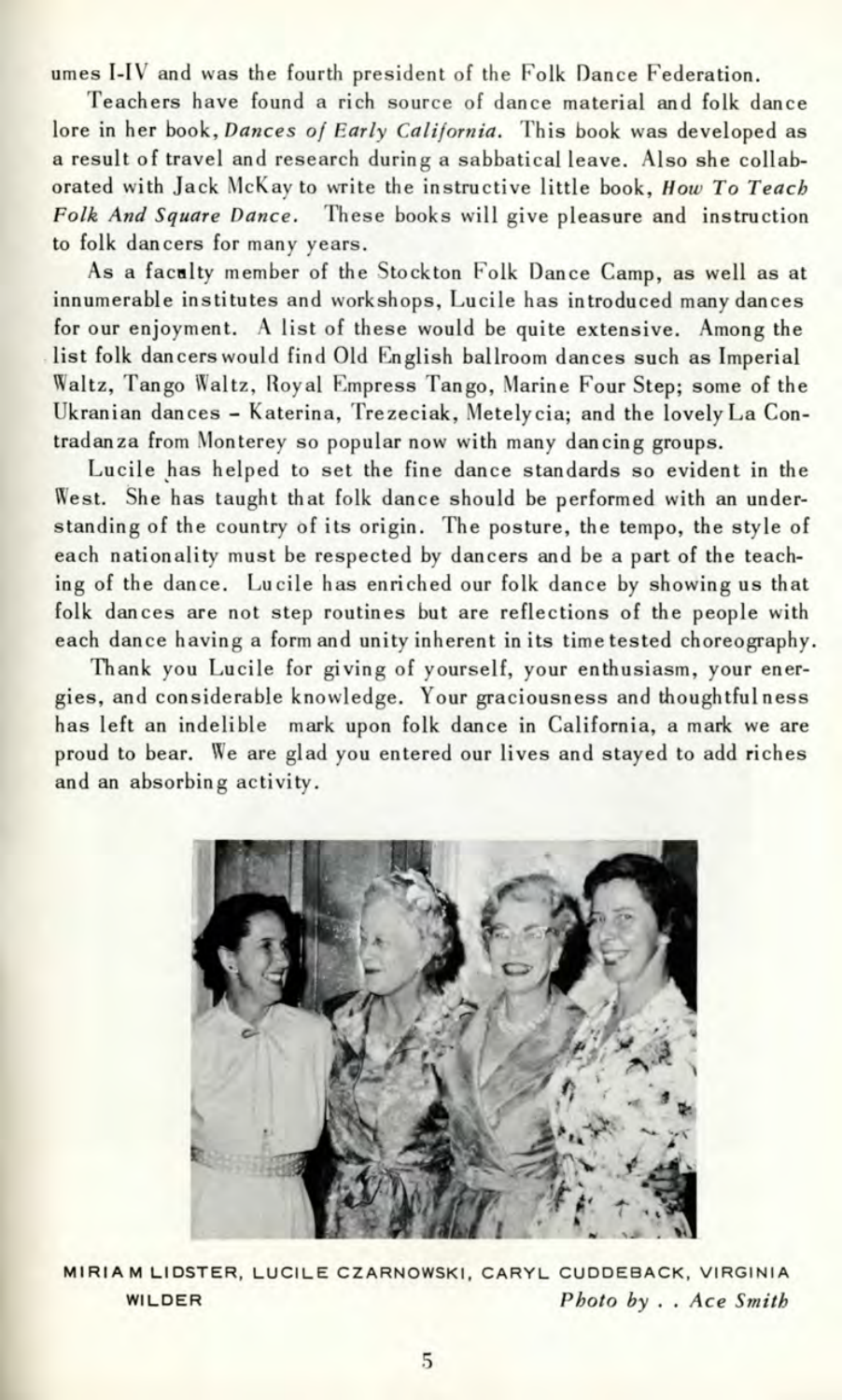*LUCILE CZARNOWSKI*

At a recent luncheon in her honor . .

*Photo by . . Ace Smith*







Mildred Buhler discussing "the good old days" with *Lucile Czarnowski.* Virginia and Bev Wilder, and Lawton Harris. *Photo by* . . *Ace Smith*